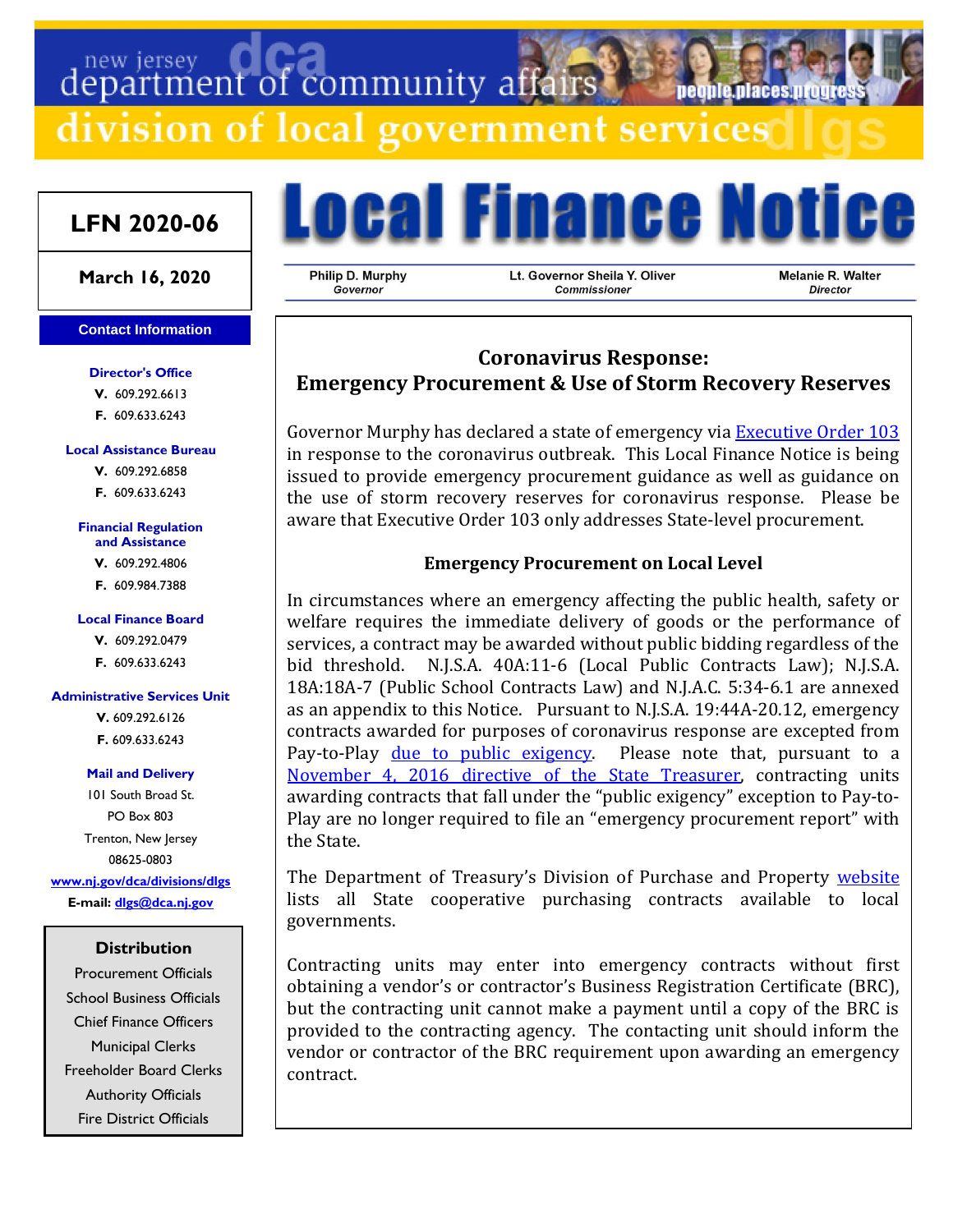Contractors awarded public works contracts under emergency procedures must be notified of applicable Public Works Contractor Registration (PWCR) and prevailing wage requirements at the time of award. The contracting unit shall confirm compliance prior to making payment for completed work.

Many contracting units have expressed concerns about hand delivery of bids and conducting public bid openings. The Division strongly recommends cancellation of bid openings for nonessential goods and services. In cases of bid openings for essential time-sensitive projects ( $e.g.$ summer roadwork), the Division recommends establishing a protocol for hand delivery of bids that limits exposure to pathogens; the contracting unit should affirmatively communicate this protocol to prospective bidders. One potential measure could include offering bidders use of a document lockbox if the building is closed or outside access restricted. Because N.J.S.A. 40A:11-23 and N.J.S.A. 18A:18A-21 require bid openings to be public, any such bid openings should be done in a location and manner that enables adequate social distancing amongst all participants. In addition to, but not in lieu of, the physical bid opening, contracting units may wish to offer bidders and the public the ability to witness the bid opening through an online livestream. Contracting units shall affirmatively communicate all measures taken for the bid opening in accordance with bid specification/RFP amendment and notice of amendment statutes and rules.

## **Use of Storm Recovery Reserves for Coronavirus Response**

Municipalities and counties with storm recovery reserves may use those funds for the coronavirus response. N.J.S.A. 40A:4-62.1 permits a municipality or county to adopt a resolution authorizing storm recovery reserve funds to be used for "any purpose necessary to protect the safety, security, health, and welfare, of its citizens from the damage caused by an emergency declared by the Governor or the President of the United States." Any reimbursement of these expenditures shall be deposited back into the reserve. To establish a storm recovery reserve or convert a preexisting snow removal reserve to storm recovery, the governing body shall adopt a resolution establishing the reserve and submit the resolution to the Division. Municipalities and counties need not have had a snow removal reserve to establish a storm recovery reserve.

| <b>Document</b>                                     | <b>Internet Address</b>                                                                                          |
|-----------------------------------------------------|------------------------------------------------------------------------------------------------------------------|
| Exec. Order 103                                     | https://nj.gov/infobank/eo/056murphy/pdf/EO-103.pdf                                                              |
| $1/17/06$ Treasurer<br>Public Exigency<br>Directive | https://www.nj.gov/dca/divisions/dlgs/programs/lpcl_docs/public_exigencies.pdf                                   |
| $11/4/16$ Treasurer<br>Directive                    | https://www.nj.gov/dca/divisions/dlgs/programs/lpcl docs/treasurer scudder directive<br>re public exigencies.pdf |
| <b>State Contracts</b><br>List                      | https://www.nj.gov/treasury/purchase/coop_purchase_contracts.shtml                                               |

Approved: Melanie R. Walter, Director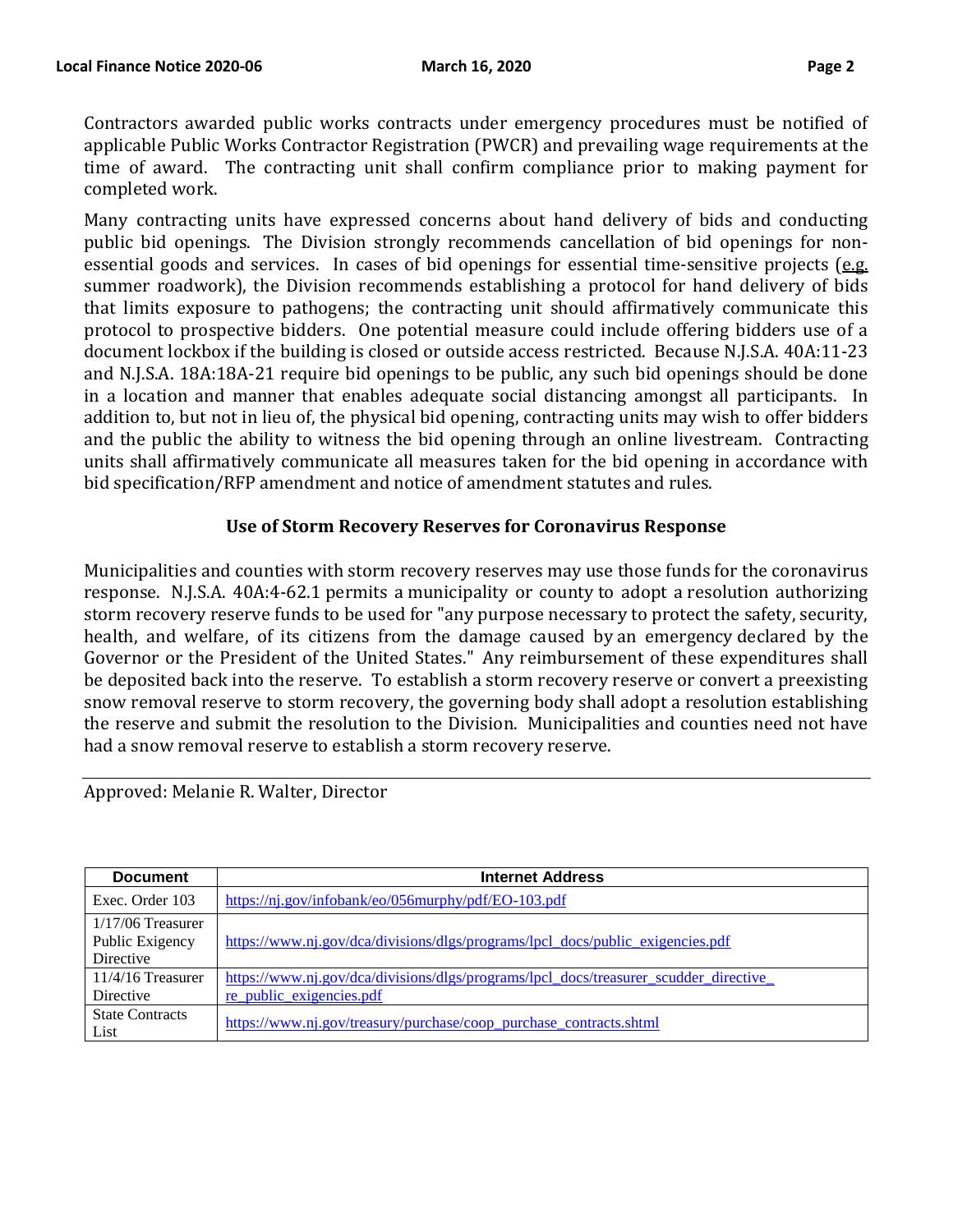# **Appendix**

# **Emergency Procurement References**

## **N.J.S.A. 40A:11-6. Emergency contracts (Local Public Contracts Law)**

Any contract may be negotiated or awarded for a contracting unit without public advertising for bids and bidding therefor, notwithstanding that the contract price will exceed the bid threshold, when an emergency affecting the public health, safety or welfare requires the immediate delivery of goods or the performance of services; provided that the awarding of such contracts is made in the following manner:

- a. The official in charge of the agency wherein the emergency occurred, or such other officer or employee as may be authorized to act in place of that official, shall notify the purchasing agent, a supervisor of the purchasing agent, or a designated representative of the governing body, as may be appropriate to the form of government, of the need for the performance of a contract, the nature of the emergency, the time of its occurrence and the need for invoking this section. If that person is satisfied that an emergency exists, that person shall be authorized to award a contract or contracts for such purposes as may be necessary to respond to the emergent needs. Such notification shall be reduced to writing and filed with the purchasing agent as soon as practicable.
- b. Upon the furnishing of such goods or services, in accordance with the terms of the contract, the contractor furnishing such goods or services shall be entitled to be paid therefor and the contracting unit shall be obligated for said payment. The governing body of the contracting unit shall take such action as shall be required to provide for the payment of the contract price.
- c. The Director of the Division of Local Government Services in the Department of Community Affairs shall prescribe rules and procedures to implement the requirements of this section.
- d. The governing body of the contracting unit may prescribe additional rules and procedures to implement the requirements of this section.

## **18A:18A-7 Emergency contracts. (Public School Contracts Law)**

Any contract may be negotiated or awarded for a board of education without public advertising for bids and bidding therefor, notwithstanding that the contract price will exceed the bid threshold when an emergency affecting the health or safety of occupants of school property requires the immediate delivery of goods or the performance of services, provided that the contracts are awarded in the following manner:

a. The official in charge of the building, facility or equipment wherein the emergency occurred or such other officer or employee as may be authorized to act in place of that official, shall notify the purchasing agent or a supervisor of the purchasing agent of the need for the performance of a contract, the nature of the emergency, the time of its occurrence and the need for invoking this section. If that person is satisfied that an emergency exists, that person shall be authorized to award a contract or contracts for such purposes as may be necessary to respond to the emergent needs. Such notification shall be reduced to writing and filed with the purchasing agent as soon as practicable.